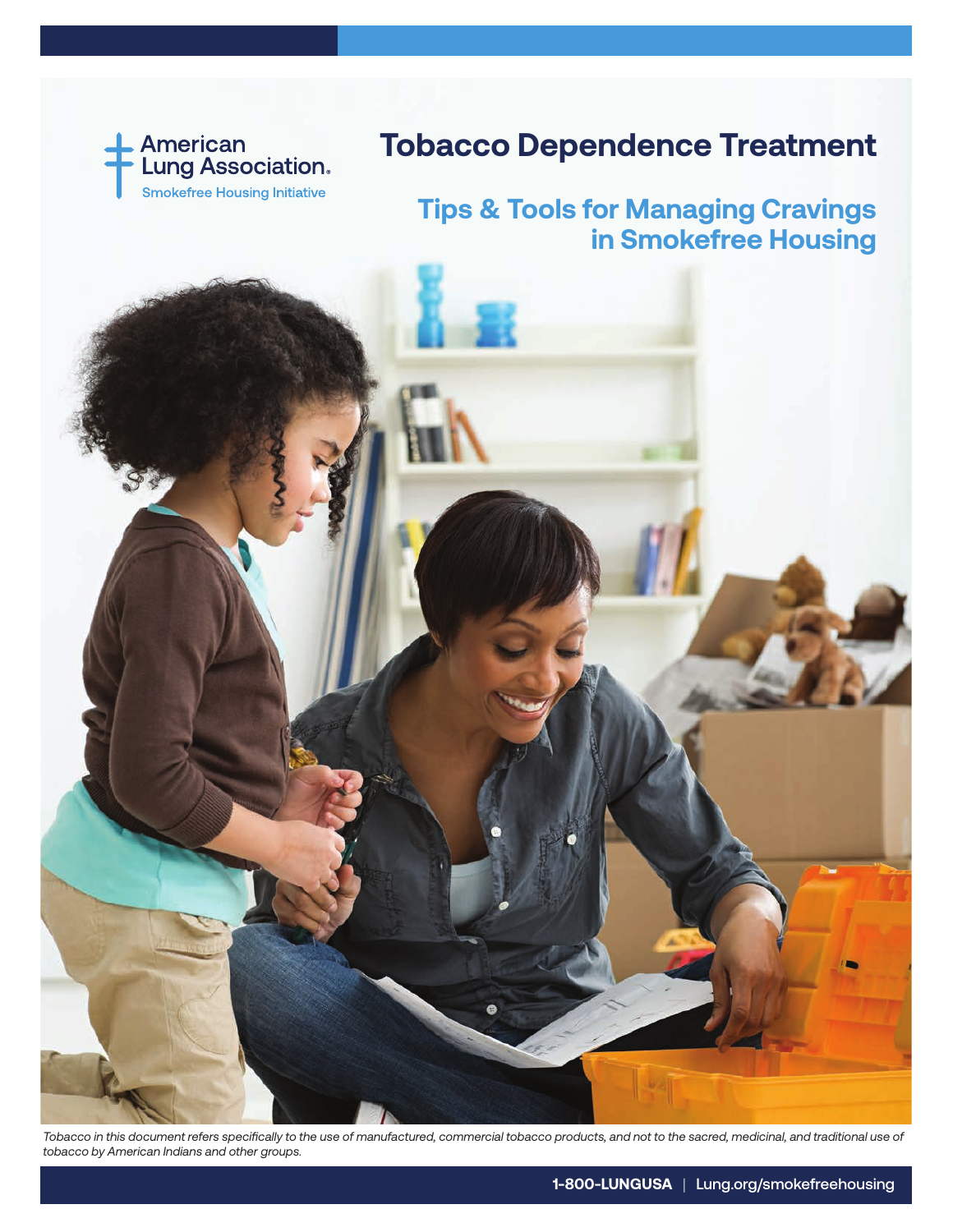

## **Tools for Residents Not Ready to Quit Smoking**

#### **Does a smokefree policy mean that I cannot live in my building?**

No, a smokefree building does not mean that people who smoke cannot live in the building, or that people who smoke must quit. It simply means that people cannot smoke or vape inside the building or in other areas specified in the policy, such as on balconies, patios, or certain distances from the front door of the building.

#### **Does this mean I have to quit?**

No, it does not mean you have to quit.. There are resources available to help manage cravings and urges. Although you may not be completely ready to quit you may be looking for somewhere to start. If you have questions, you can go to QuitPartnerMN.com for FREE information and support that can help you where you're at.

## **How To Get Support:**

- **• Call or text someone**—whether to distract yourself from smoking or seek out support.
- **• Surround yourself with people** you trust that have you and your health in their best interest.
- **• Focus on people** who can help you follow the policy.
- **• Grow your social circle** to include people who do not use tobacco.
- **• Be supportive** of others in their efforts to quit.

## **Did You Know?**

E-cigarettes were added into the Minnesota Clean Indoor Air Act in 2019 and made it illegal to vape inside public buildings. These laws help to reduce exposure to secondhand smoke and vape.

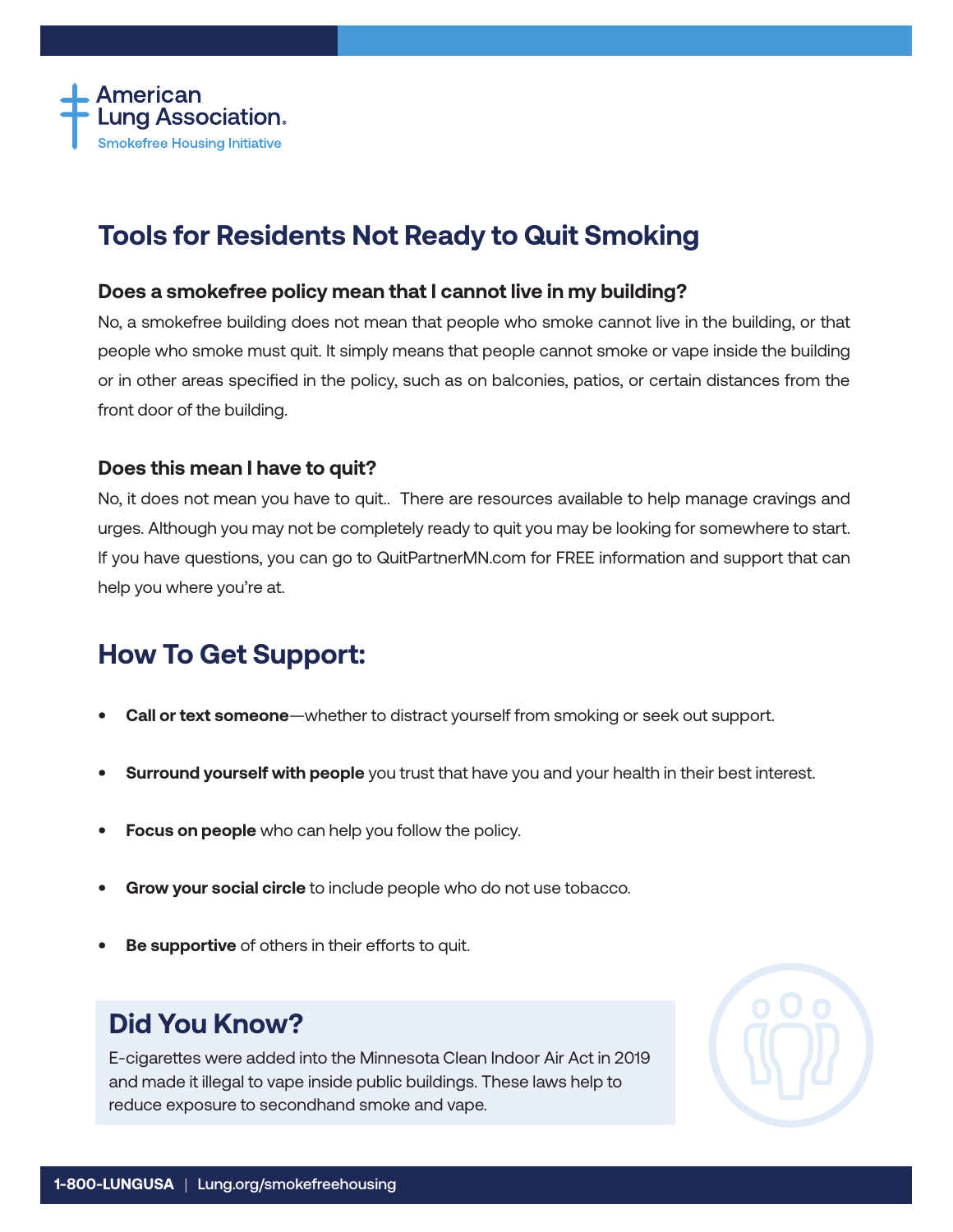

# **How To Fight Cravings:**



**Do hands-on projects**—by busying your hands and mind, you may become distracted from the urge to smoke a cigarette.



**Keep your mouth busy**—choose crunchy and satisfying foods. Chew on sugarless gum, try hard candy, or munch on raw carrots, celery, nuts, or sunflower seeds.



**Know your triggers**—Are there certain triggers that make you want to vape or smoke indoors? Triggers are individual to everyone, but some common triggers can include: drinking coffee, life stressors, playing online video games, seeing smoke / vape products on social media, among others. Do your best to avoid these triggers or replace them with something more enjoyable in your daily routine.



**Stay active**—healthy activities, getting fresh air, and being physically active will help make you feel better and distract you from a cigarette craving. If you're feeling anxious at home, try squats, deep knee bends, push-ups, running in place, or walking up and down a set of stairs. If physical activity doesn't interest you, try needlework, woodwork or journaling. Try doing productive chores for distraction, such as vacuuming or filing paperwork.



**Breathe**—take slow, deep breaths when you feel a craving coming on. Repeat several times until you begin to feel relaxed.



**Use nicotine replacement therapy**—even if you are not ready to quit, this can help control cravings and urges. Examples include nicotine patches, gum, and lozenges.